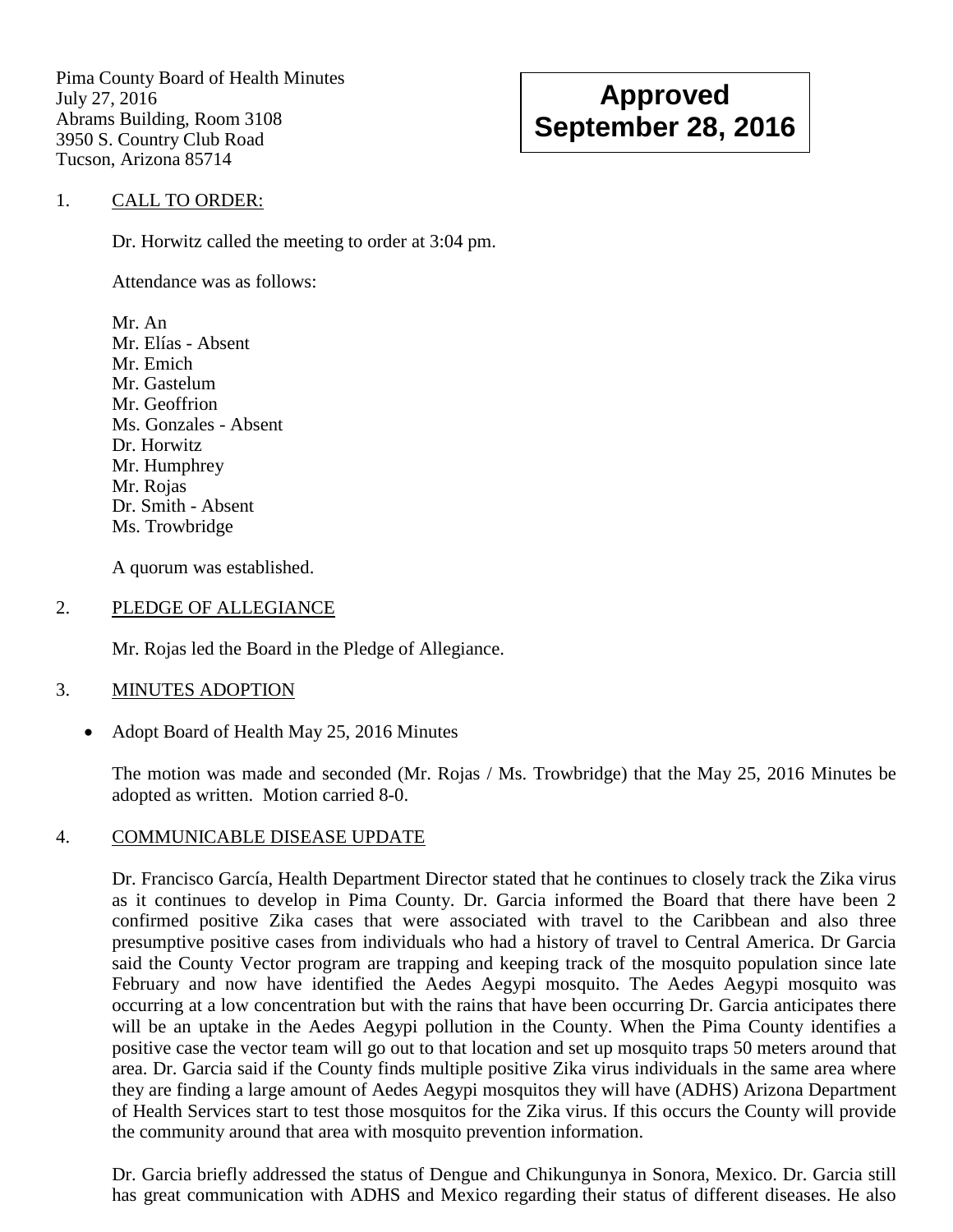wanted to inform the Board of an outbreak of the Measles that occurred in a detention center near Eloy in Pinal County. The case number of Measles is currently at 26 total and was initially spread through a detainee which also spread to employees. The State health officials have worked with ICE and the facility operator to encourage all center employees to be immunized. However, state officials cannot mandate vaccines. Dr. Garcia stated 20-25% of those employees live in Pima County so the County has been tracking and monitoring their symptoms to prevent spread and also the Pima County provided the vaccine to get them vaccinated. There has been no Measles cases reported in Pima County.

Dr. Garcia recently learned that mercury contaminated face cream is being used by some area residents. The Health Department was contacted by a physician affiliated with the Arizona Poison and Drug Information Center at the University of Arizona regarding a child who had been hospitalized with mercury poisoning on July 12, 2016. The Arizona Department of Health Services has been notified and the Environmental Protection Agency assessed the extent of the mercury contamination at the home. The Health Department is aware that Mercury is highly toxic so they took immediate action to ensure the health and safety of the individuals residing in the home and the general public. The investigation has shown the source of the exposure is a face cream used for lightening the skin that was purchased in Mexico. The Health Department is asking individuals who may have this product to discontinue its use immediately and to bring it to the City of Tucson Household Hazardous Waste Program drop off.

## 5. NEW DEPARTMENT ORGANIZATION CHART & INTRODUCING NEW DIVISION MANAGER

Dr. Francisco García, Health Department Director provided the Board with a draft organizational chart for the Health Department that shows a visual depiction for the ranks, jobs, and departments that make up the Pima County Health Department. He briefly addressed the Board on where each department stands and who is currently in charge of each department. Dr. Garcia stated there was a big change in the Community Health Services Department so Dr. Garcia introduced Paula Mandel who is now the Senior Leader of that department. Ms. Mandel introduced herself to the Board and briefly informed the Board of all the programs the County provides to the public within her division and what they are currently doing to better the community. Dr. Garcia stated that the Board of Health will be placed on the final version of the organizational chart.

## 6. CONSUMER HEALTH & FOOD SAFETY UPDATE

Dr. Francisco García, Health Department Director introduced David Ludwig, Program Manager from Consumer Health and Food Safety to informed the Board of what the County is doing to connect and inform the public of the new changes to the food code. The County sent out 6,000 invitations, held 7 regional public workshops, participated in meetings requested by the public, County employees took FDA trainings on the new food code changes, the County received a FDA Grant funding direct training with operators during their routine inspections and the County has issued there first industry newsletter that will be sent to all licensed operations. Mr. Ludwig stated the newsletter is the first issued newsletter the County has given out to the public. He hopes to have a positive outcome from the public so the future newsletters can be expanded. The newsletter is also going to be on the Pima County website for the public. Mr. Ludwig stated the newsletter will cover the new upcoming changes to the county ordinances and new fee schedule. It also will inform and update operators of the proper way to handle vomit/fecal accidents and it will hold the current status of where the County is for that month.

Mr. Ludwig stated one major change that will be accruing on January 1, 2017 will be the implantation of a Certified Food Protection Manager which means at least one employee that has supervisory and management responsibility and the authority to direct and control food preparation and service. The certified food protection manager shall be someone who has shown proficiency of required information through passing a test that is part of an accredited program. Mr. Ludwig informed the Board that the